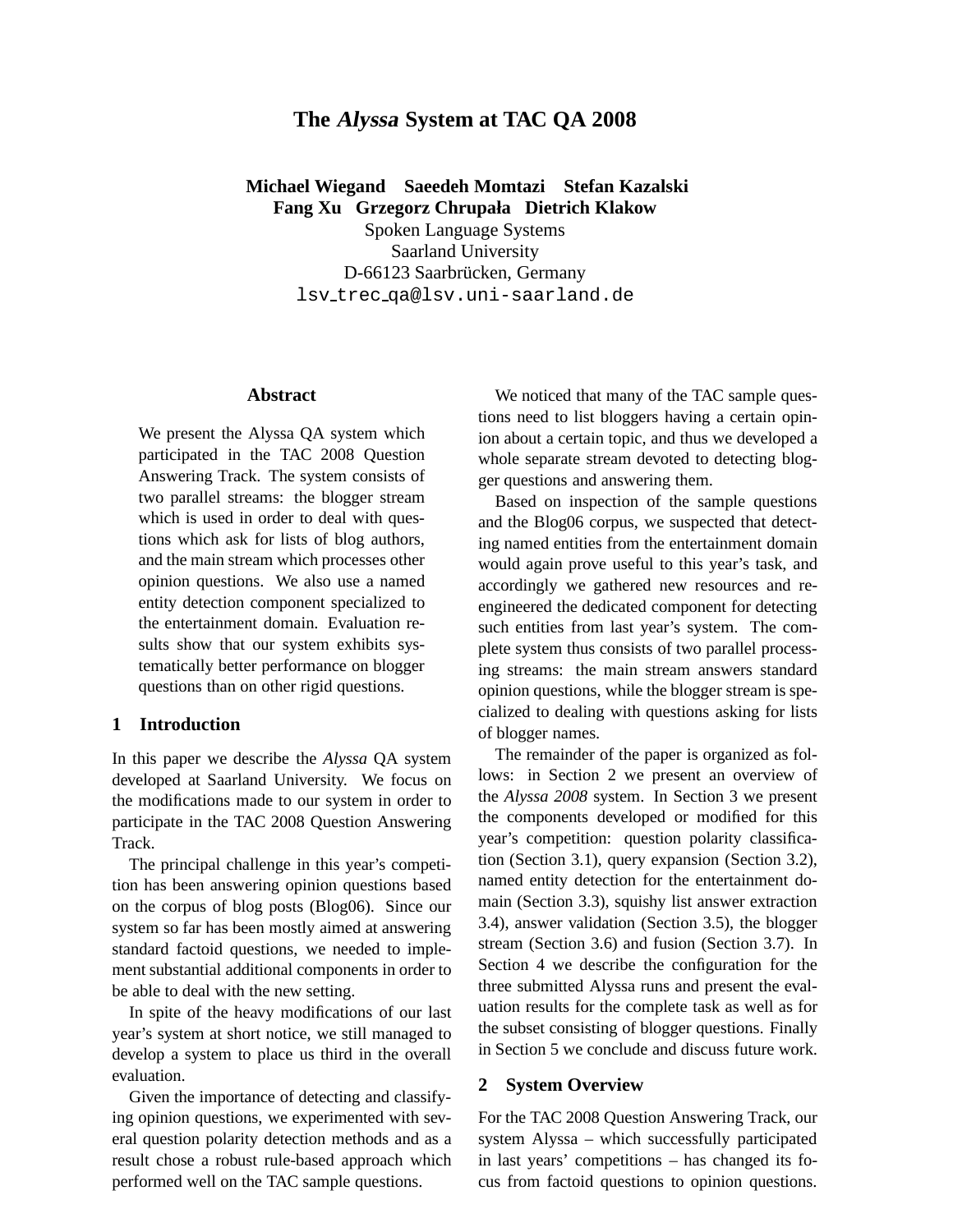Figure 1 shows the architecture of Alyssa. For this year, we have defined two streams in our system. The first stream is an adapted version of our factoid stream from last year (Shen et al., 2007) and the second stream is a completely new stream which has been designed for the questions asking for bloggers. A rule-based component, blogger question detection, classifies the questions into two types. The questions asking for bloggers run through both the main stream and the blogger stream whereas the other questions only run through the main stream.

In the main stream, we first perform a linguistic analysis of the question. This encompasses syntactic parsing and named entity tagging. This information is used later for answer extraction. The semantic type of a question is determined in a separate step called semantic question typing. This year we replace our previous classification module using language modeling (LM) by a model using support vector machines (SVM). We decided in favor of SVM since they produced a higher classification accuracy both on the sample questions provided by NIST for this year's TAC competition and our own set of opinion questions.

Beside the semantic question typing, the polarity of opinion questions is determined by the polarity question typing component. Then, a query is constructed from the question, based on this analysis.

Following query construction, query expansion techniques based on *Google* and *Wikipedia* are applied. The expanded query is run against document retrieval on the Blog06 corpus. A form of dynamic document fetching (Shen et al., 2007) is used to determine the number of retrieved documents according to the question type. The sentence retrieval component retrieves the relevant sentences based on language modeling.

In the next step, a new opinion sentence retrieval module extracts opinionated sentences from the retrieved sentences. Sentence polarity classification is applied to the retrieved opinionated sentences in order to classify the sentences into positive and negative sentences. Which of these groups is selected for further processing depends on the result of polarity question typing. The next step is answer extraction for squishy list questions.

There are two types of linguistic processing which may be applied to a rigid list question. If the question asks for a named entity from the entertainment domain, we automatically annotate the retrieved documents with named entities of the appropriate type. Otherwise, only the opinionated retrieved sentences with the correct polarity are annotated. The reason for document-level annotation is that for entertainment-related rigid questions answer extraction on sentence level is not feasible (see Section 3.3 for more details).

After the extraction of candidate answers from the annotated documents or sentences, duplication removal is applied. Our new answer validation component re-ranks the resulting list of unique candidate answers as the final answers to the rigid list questions.

The blogger stream of Alyssa begins after document fetching of the main stream. In the blogger stream the retrieved documents undergo blogger detection to split the document into smaller segments and find the author/blogger of each segment. Each segment is assigned three scores determined by three different components: topic relevance ranking searches for the relevant segments to the question, opinion classification computes the degree of opinionatedness, and polarity classification measures how much the polarity of a segment overlaps with the polarity of its question. A final score obtained by interpolating the scores of the individual components is assigned to each segment. After that, the segments are ranked in the blogger ranking according to that score. In the fusion module, the result of blogger questions is merged with the output of the main stream which creates a unique list for blogger rigid list questions.

# **3 New Experiments**

# **3.1 Question Polarity Classification**

The task of this module is decide whether a TAC question has a positive or negative polarity. Using the sample questions for this year's TAC QA competition<sup>1</sup>, we tested three types of classifiers, one trained on the MPQA corpus (Wiebe et al., 2003), one trained on the English NTCIR data (Seki et al., 2007), and one rule-based component using the Subjectivity Lexicon (SL) by (Wilson et al., 2005). MPQA and NTCIR were chosen as these corpora contain annotation usable for sentence-level classification. SL was chosen as a polarity lexicon

 $1$ http://www.nist.gov/tac/tracks/2008/ qa/QA08 sample questions.xml.txt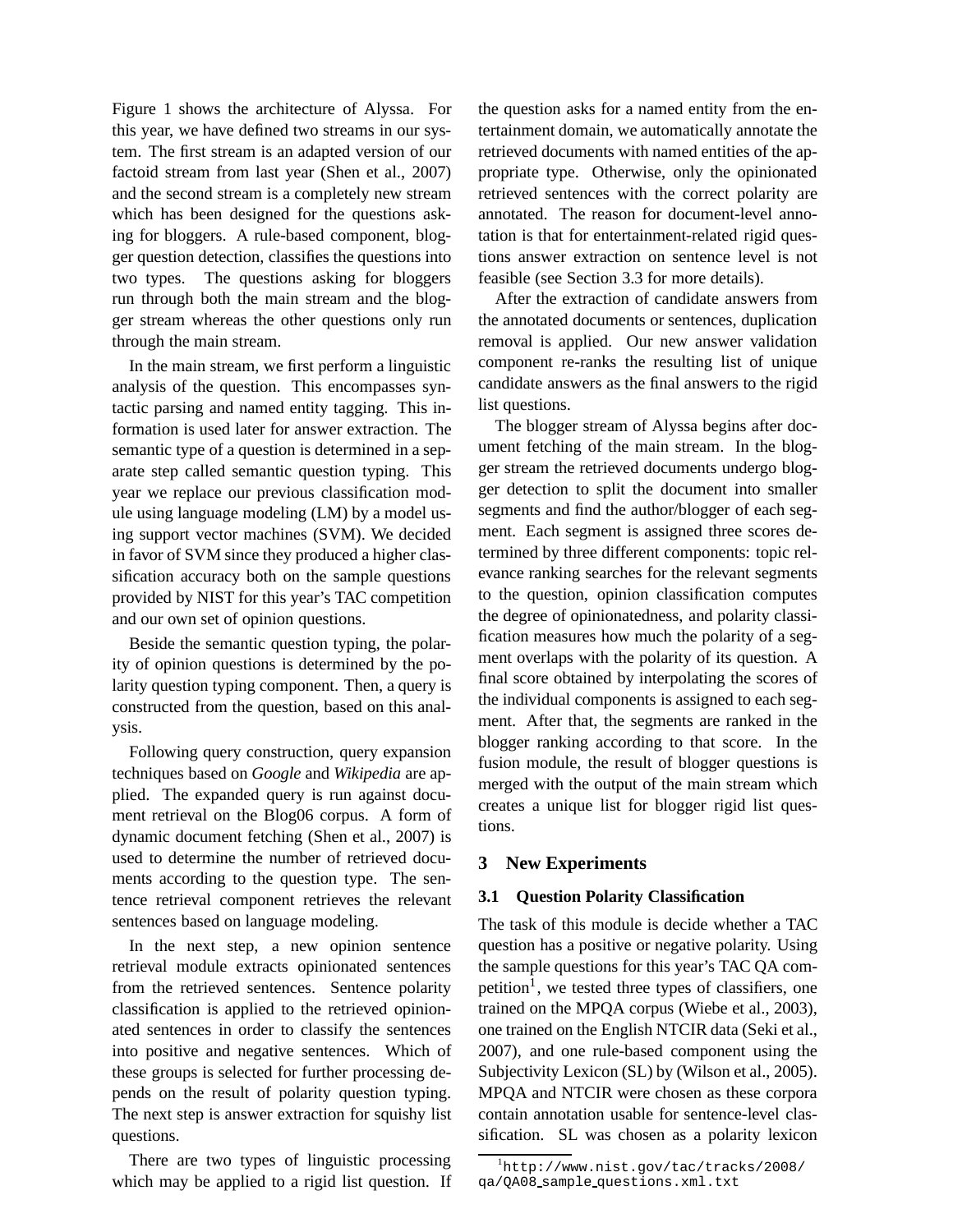

Figure 1: Architecture of *Alyssa*.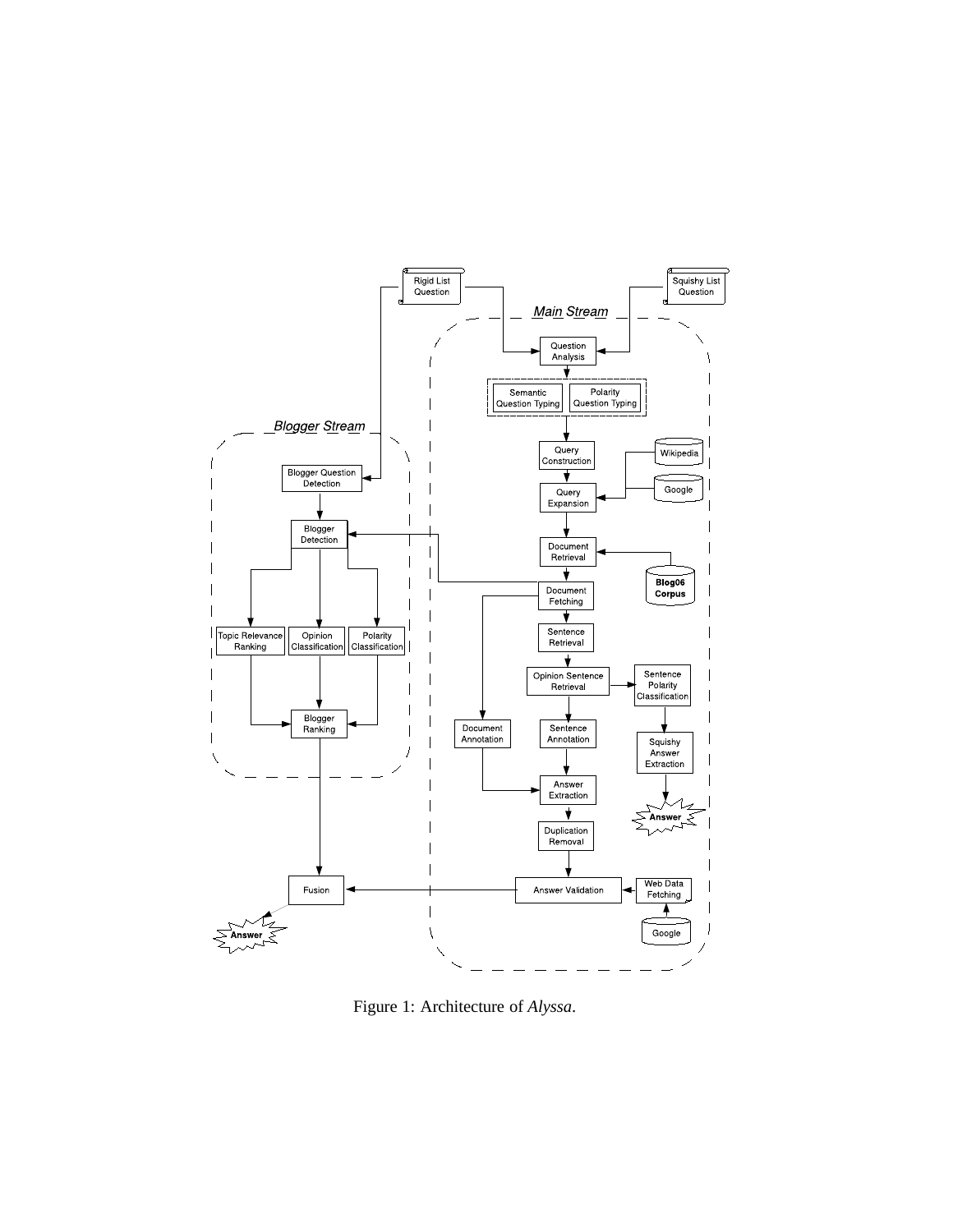since it is one of the largest manually constructed lexicons currently available in English. In addition to the prior polarity of a lexical unit it contains the strength of polarity<sup>2</sup> and part-of-speech information which may serve as basic word sense disambiguation. We made use of all this information in our rule-based classifier.

From the MPQA corpus, we extracted all sentences with *direct subjective elements* and *expressive subjective elements* (Wiebe et al., 2003) having either positive or negative polarity. If a sentence contained both positive and negative polarity according to these elements, we manually annotated the sentence according to the overall polarity<sup>3</sup>. We trained two SVM-based classifiers on this dataset: one trained on overall vocabulary of the dataset, the other trained on all polarity expressions from SL. Both classifiers employ stemming. From the NTCIR corpus, we extracted all polar sentences where at least two of the three judgments agreed in labeling. Again we trained two classifiers on this dataset analogous to the former dataset.

The algorithm of the rule-based (unsupervised) classifier is as follows:

- 1. **Title Removal:** Discard all words within quotations<sup>4</sup>.
- 2. **Normalization:** Stem the question<sup>5</sup> and normalize case.
- 3. **Feature Extraction with Crude Word Sense Disambiguation:** Look up all words of the question in the lexicon. A word must not only match the lexical form but also the part-of-speech tag of an entry.
- 4. **Negation Modeling:** Scan the question for negation expressions. In case a negation expression is found, reverse the polarity of all subsequent polar expressions.
- 5. **Score Assignment:** Assign scores to each polar expression. Assign 0.5 to weak polar expressions and 1.0 to strong polar expressions.

6. **Classification:** Sum the scores for each polarity. Classify the question as *positive*, if the sum of scores of the positive expressions is larger than the sum of scores of negative expressions. Otherwise classify the question as *negative*.

The current version of the rule-based classifier has a bias towards negative polarity. This is due to the fact that negative polarity is more difficult to  $\text{detect}^6$ .

Table 1 displays the performance of the different approaches on the sample questions for this year's TAC QA competition. Clearly, the datadriven methods perform very poorly. Slight improvement is achieved by only using polar expressions as features. We found that this is more effective than just removing question-specific information from the test data, such as interrogative pronouns and question marks. We suspect that the poor performance of the data-driven methods is due to a domain mismatch. The rule-based method is significantly better than any other approach which is why we used this method for our QA system.

# **3.2 Query Expansion**

In this year's system we replaced our existing retrieval component with a component more suitable for opinion retrieval. Whereas our old retrieval system merely considered terms from the question and the target, the new retrieval includes a relevance-based query expansion using the web and a set of hand-selected opinion markers. We also improved the sentence boundary detection by adding heuristics for processing ungrammatical sentences contained in blogs.

The query construction happens in three stages:

- 1. **Extraction of Query Term Seeds:** Noun and verb phrases contained in the question are identified by using Brill's part of speech tagger (Brill, 1992) and Abney's chunk parser (Abney, 1991). The target and the phrases extracted from the question are considered the set of query term seeds.
- 2. **Retrieval of Feedback Terms:** Each query seed term is sent to different web search engines<sup>7</sup> and Wikipedia to create a set of feedback documents. Feedback terms are

<sup>2</sup> either *weak* or *strong*

<sup>3</sup> Sentences with mixed overall polarity, such as *Peter likes the book while Mary hates it*, were discarded.

<sup>4</sup>Consider question *Why did people dislike the movie "Good Night and Good Luck"?* where taking the occurrences of *Good* into account might cause the question to be wrongly classified as positive.

<sup>5</sup>All entries in SL were stemmed as well.

<sup>&</sup>lt;sup>6</sup> even with the inclusion of negation modeling

<sup>&</sup>lt;sup>7</sup>We used Google, MSN Live Search and Yahoo.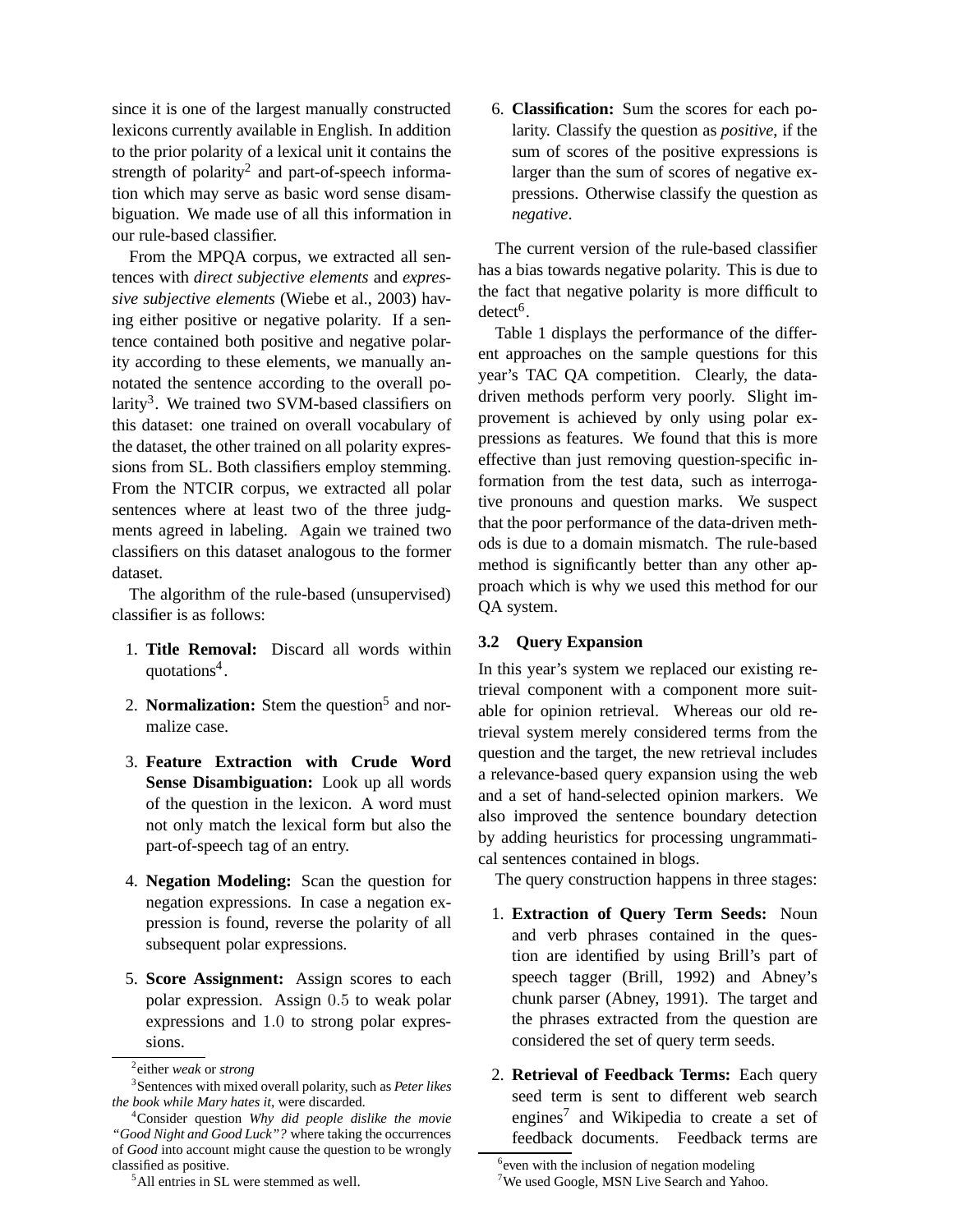| Corpus       | Method      | <b>Feature Set</b>   | <b>Accuracy</b> |
|--------------|-------------|----------------------|-----------------|
| <b>MPOA</b>  | data-driven | in-domain vocabulary | 57.58           |
| <b>MPOA</b>  | data-driven | Subjectivity Lexicon | 60.61           |
| <b>NTCIR</b> | data-driven | in-domain vocabulary | 54.55           |
| <b>NTCIR</b> | data-driven | Subjectivity Lexicon | 63.64           |
|              | rule-based  | Subjectivity Lexicon | 93.94           |

Table 1: Performance of Different Question Polarity Classifiers on TAC Sample Questions.

| <b>Queries</b>                     | <b>Relevance</b> |              | Opinion |              |
|------------------------------------|------------------|--------------|---------|--------------|
|                                    |                  | $MAP$ $P@10$ |         | $MAP \tP@10$ |
| Old Retrieval – System of 2007     |                  |              |         |              |
| BLOG06 0.2737 0.720 0.1782         |                  |              |         | 0.4540       |
| BLOG07 0.2984 0.7000 0.2214 0.4480 |                  |              |         |              |
| New Retrieval – System of 2008     |                  |              |         |              |
| BLOG06                             | 0.3668           | 0.7640       | 0.2490  | 0.5260       |
| BLOG07 0.4292 0.7620 0.3225        |                  |              |         | 0.5380       |

Table 2: Performance of Retrieval on TREC Blog Topics.

extracted by applying *relevance-based language models* (Lavrenko and Croft, 2001) on the feedback documents.

3. **Query Expansion:** The final set of query terms is the union of query seed terms, feedback terms and a pre-defined set of opinion markers.

To further improve the performance of the retrieval we changed our retrieval engine from Lemur<sup>8</sup> to Indri<sup>9</sup>. The inference network allowed us to flexibly combine the phrases of the query and the expansion terms with weights and connectors. This makes the retrieval more robust against noisy expansion terms.

# **3.3 Named Entity Detection for the Entertainment Domain**

We speculated that fine grained named entities from the entertainment domain (e.g. *actor names*, *book names*, *song titles*) would be highly relevant for this year's opinion task since a great proportion of opinionated content in blogs covers items from this domain. For virtually all of these types, we are totally reliant on look-up lists since alternative methods to detect these entities, for example by using linguistic cues are not effective. We extended last year's typologies by a few categories. The current list of types along the corresponding web sites from which we extracted these types is displayed on Table 3.

A major problem of the newly extracted entity lists is the large amount of noise. In particular, the book list contains a fairly high proportion of partial entries, entire abstracts rather than titles, or just spurious entries. Due to time restrictions we resorted to heuristic measures. We excluded one-word entries since they fired far too often. In order to remove highly ambiguous entries (e.g. book titles which are also person names or location names etc.), we used gazetteers from common named entity types (dates, person names and locations) as a filter. The problem of noise is far from solved. We assume that a more sophisticated treatment of named entities would increase the overall performance of our QA system.

The strategy of retrieving answers for entertainment-related list questions was kept fairly simple. We noted that named entities from the entertainment domain are very sparsely distributed among Blog06 documents. Since our sentence retrieval hardly retrieved any sentences with these types, we extracted entities from retrieved documents. We did not factor in any sentiment aspect into the retrieval of these entities as the restrictiveness of potential polarity modeling would have badly penalized the recall of retrieval. We noted that there is usually a strong bias towards a specific polarity given a particular answer entity. Our attempts of classifying polarity are obviously too unstable to remove this bias while preserving an acceptable recall. For example, a question like *List unpopular movies starring Tom Hanks* is very difficult to answer, since the overwhelming majority of movie titles starring the afore-mentioned actor found in the web are popular movie titles. We found that for questions like the one above mentioned answering the mere factoid question, i.e. *List movies starring Tom Hanks*, is more likely to produce correct answers

<sup>8</sup>www.lemurproject.org

<sup>9</sup>www.lemurproject.org/indri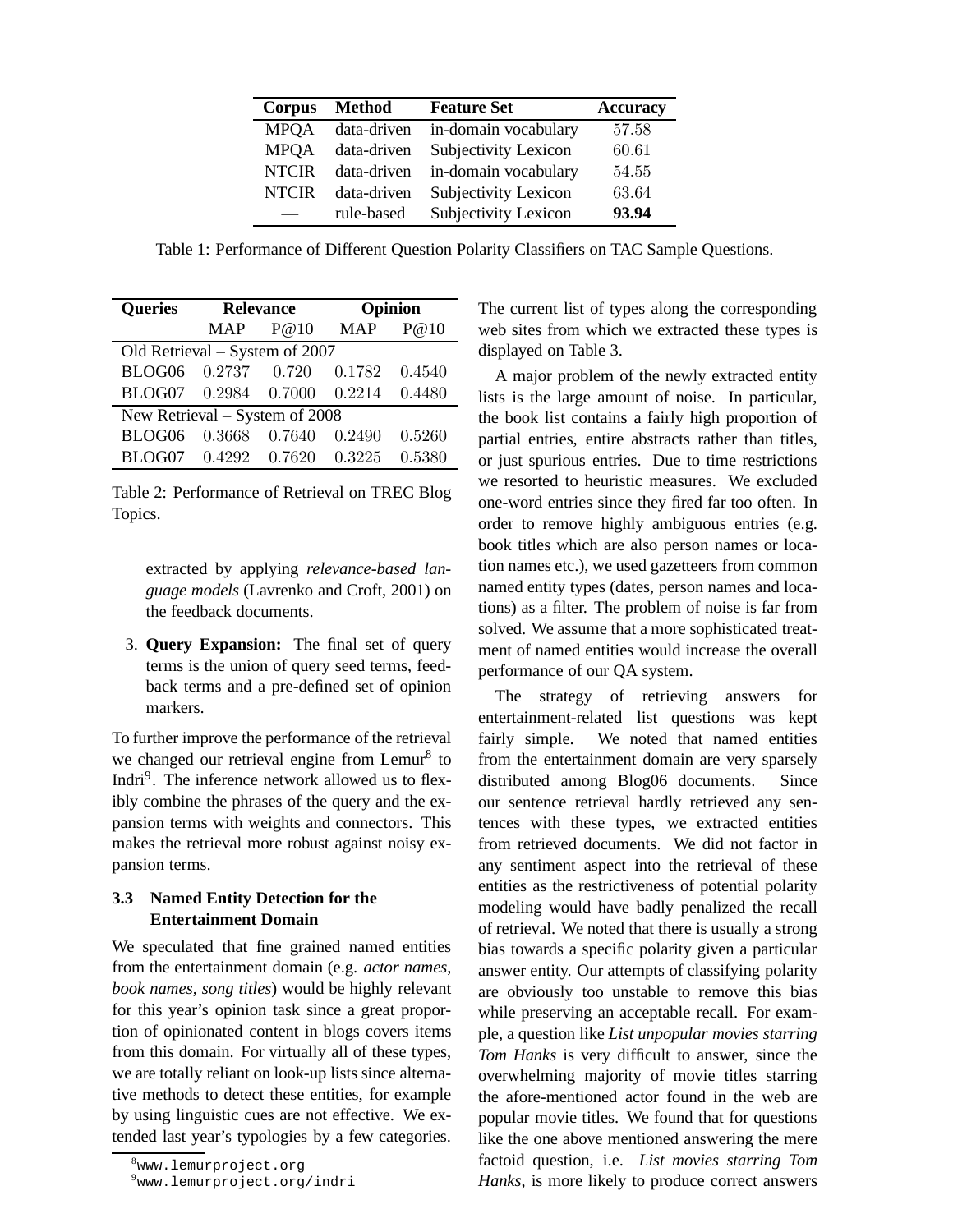| <b>Named Entity Type</b> | <b>Source</b> |
|--------------------------|---------------|
| actors/actresses         | <b>IMDB</b>   |
| authors                  | <b>IMDB</b>   |
| books                    | Abebooks.com  |
| musical artists          | Discogs.com   |
| movie titles             | <b>IMDB</b>   |
| song names               | Discogs.com   |
| tv programs              | IMDB          |

Table 3: Named Entity Types from the Entertainment Domain with their Web Sources.

than trying to additionally postulate a negative polar context. Note that the opposite polar question, i.e. *List popular movies by Tom Hanks* would not require any opinion modeling, since in this case topic relevance strongly correlates with polarity relevance.

# **3.4 Squishy List Answer Extraction**

For this year's squishy list questions we experimented with two different models, one standard model using sentence retrieval (Section 3.4.1) and a refined model using passage retrieval (Section 3.4.2).

# **3.4.1 Model I**

The standard squishy list model uses the factoid sentence retrieval from our last year's system (Shen et al., 2007) to extract topic relevant sentences. Afterwards we remove all sentences which do not have the polarity of the question as classified by our polarity question typing (Section 3.1).

The polarity filtering of the retrieved sentences happens in two stages:

In the first stage all opinionated sentences are extracted. Opinions are detected by a classifier trained to distinguish between opinionated and factual content. For this, we use an SVM classifier trained on Wikipedia topics (for factual content) and Rate-It-All<sup>10</sup> reviews (for opinionated content). Rate-It-All seemed a preferable source since it covers various domains, in particular those which are relevant for previous TREC Blog Track and TREC QA Track topics (i.e. politics, entertainment, IT-products, and sports). For SVM we employed  $\chi^2$  feature selection (Yang and Pederson, 1997).

For polarity classification we built another classifier from a subset of the Rate-It-All data. Unlike the question polarity classification (Section 3.1), we deliberately decided against a rule-based classifier in this task, since we observed that current polarity lexicons (which are the backbone of such a classifier) have a poor coverage on blog data. Since we did not have sufficient time to build a lexicon for the blog domain, we decided to use a datadriven classifier trained on labeled in-domain data. We only considered reviews with only one sentence because larger reviews tend to have mixed opinions and serve less well for sentence-level polarity classification.

# **3.4.2 Model II**

Squishy list questions ask for the reasons people like or dislike something. In most cases the reason for the sentiment is not located within the statement itself expressing the sentiment towards a particular target but within some nearby sentence. Our alternative squishy list question model tries to account for this behavior.

The answer extraction for squishy questions in our alternative model happens in two stages: First, relevant segments with the correct polarity are extracted with the segment retrieval components used in segment ranking (Section 3.6.3). The text segments are created by applying a form of *text tiling* (Hearst, 1997). Then, the most relevant sentence and the nearby sentences are extracted. The detection of the relevant sentences is done using word frequencies of the query words. The ranking of the result corresponds to the ranking of the segments.

## **3.5 Answer Validation**

Answer validation focuses on using the redundancy of web data to further validate top-ranked answer candidates returned by answer extraction. The hypothesis for web validation is that the number of documents that can be retrieved from the web in which the question and answer co-occur is a significant clue to the validity of the answer (Magnini et al., 2002b). Our answer validation component consists of the following steps:

1. Given a question, construct three different kinds of queries: bag of words (BOW), phrase chunk (CHK) and declarative form (DEC) (Shen et al., 2007).

<sup>10</sup>http://www.rateitall.com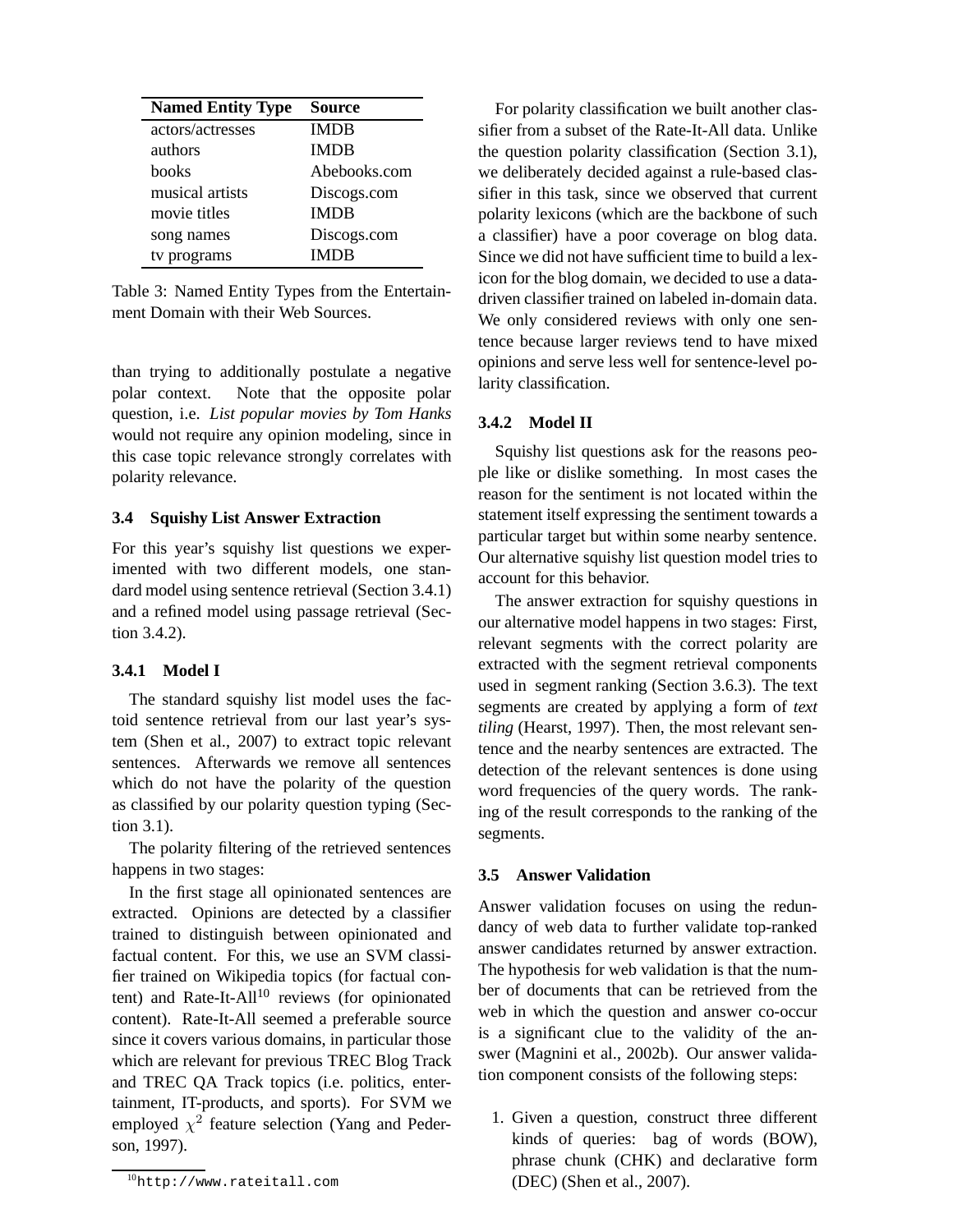| <b>Question Type</b> |    | <b>Input Snippet Output</b> |    |
|----------------------|----|-----------------------------|----|
| Non-Blogger Rigid    | 15 | 20                          | 15 |
| Blogger Rigid        | 15 | 15                          | 15 |
| Squishy              | 15 | 15                          | 15 |

Table 4: Parameter Settings for Answer Validation.

- 2. Remove duplicates and noisy data from the results of answer extraction.
- 3. Combine each query with an answer candidate.
- 4. Submit the pair to the Google search engine. $11$
- 5. Estimate the *validity score (VS)* from the results returned by the search engine.

Last year, we only used the frequency of the candidates within the web data for the validity score for answer selection. This year, we experimented with more complex validity metrics to select the N-best answers for list questions. We employed both Maximal Likelihood Ratio (MLHR) (Dunning, 1993) and Co-occurrence Weight (COW) (Magnini et al., 2002a). MLHR makes use of the asymptotic distribution of the generalized likelihood ratio, which allows comparisons to be made between the significance of the occurrences of both rare and common textual phenomena. This metric is practical for calculating word co-occurrence from sparse data resulting from complex queries. COW measures the association strength by the distance between a candidate answer and keywords, and considers more contextual information in each snippet.

The final validity score (VS) combining MLHR and COW is calculated by the following formula:

$$
VS = \text{COW}^{\alpha} \cdot \text{MLHR}^{\beta} \tag{1}
$$

For TAC list questions, we set  $\alpha = 3$  and  $\beta = \frac{1}{2}$  $\overline{2}$ based on experiments on TREC2006 list questions (89 questions). In the new answer validation component, we can set three parameters: number of input answer candidates (Input), number of snippets returned by Google (Snippet) and number of output answers (Output). The parameter settings are displayed in Table 4.

#### **3.6 Blogger Stream**

After inspecting the sample questions for this year's TAC QA competition, we noticed a recurring question type among the *rigid list questions*, which we thought required separate processing. These are opinion holder questions, i.e. questions asking for persons who express an opinion concerning a particular topic. Most of them do not make any restriction towards the opinion holder, such as *What people have good opinions of Sean Hannity?* We found that the highest proportion of correct answers to these questions are *blogger names*.

Conventional approaches to extract opinion holders from natural language text, i.e. either by very shallow contextual features or linguistic features encoding relations between opinion bearing words and opinion holders, such as those used in (Choi et al., 2005; Kim and Hovy, 2006), will not work for blogger detection. This is due to the fact bloggers are usually not mentioned within a blog post or comment but either precede or follow them. The remoteness of blogger names from the topic relevant terms within blog posts and comments also means that sentence retrieval is an inappropriate input for blogger detection. We therefore came up with a rule-based solution which takes as input entire blog documents, heuristically segments them and assigns blogger names to the resulting segments.

## **3.6.1 Blogger Question Detection**

The task of this module is to determine whether a question asks for a blogger or not. We use a rulebased classifier based on a small set of regular expressions. If an input question is classified as a blogger question according to the rule-based classifier the question is processed by the main stream and the blogger stream. All other questions are only processed by the main stream.

#### **3.6.2 Blogger Detection**

The blogger detection component attempts to segment the retrieved blog documents and assign to each segment its author. A typical blog document consists of a post by the blog owner, plus a number of comments by the readers. Both the blog owner and the commentators can sign their contributions with their real names or nicknames. In order to segment documents and find authors for the segments we exploit two classes of commonly occurring patterns used to indicate author-

<sup>&</sup>lt;sup>11</sup>The priority of query types is: DEC  $\succ$  CHK  $\succ$  BOW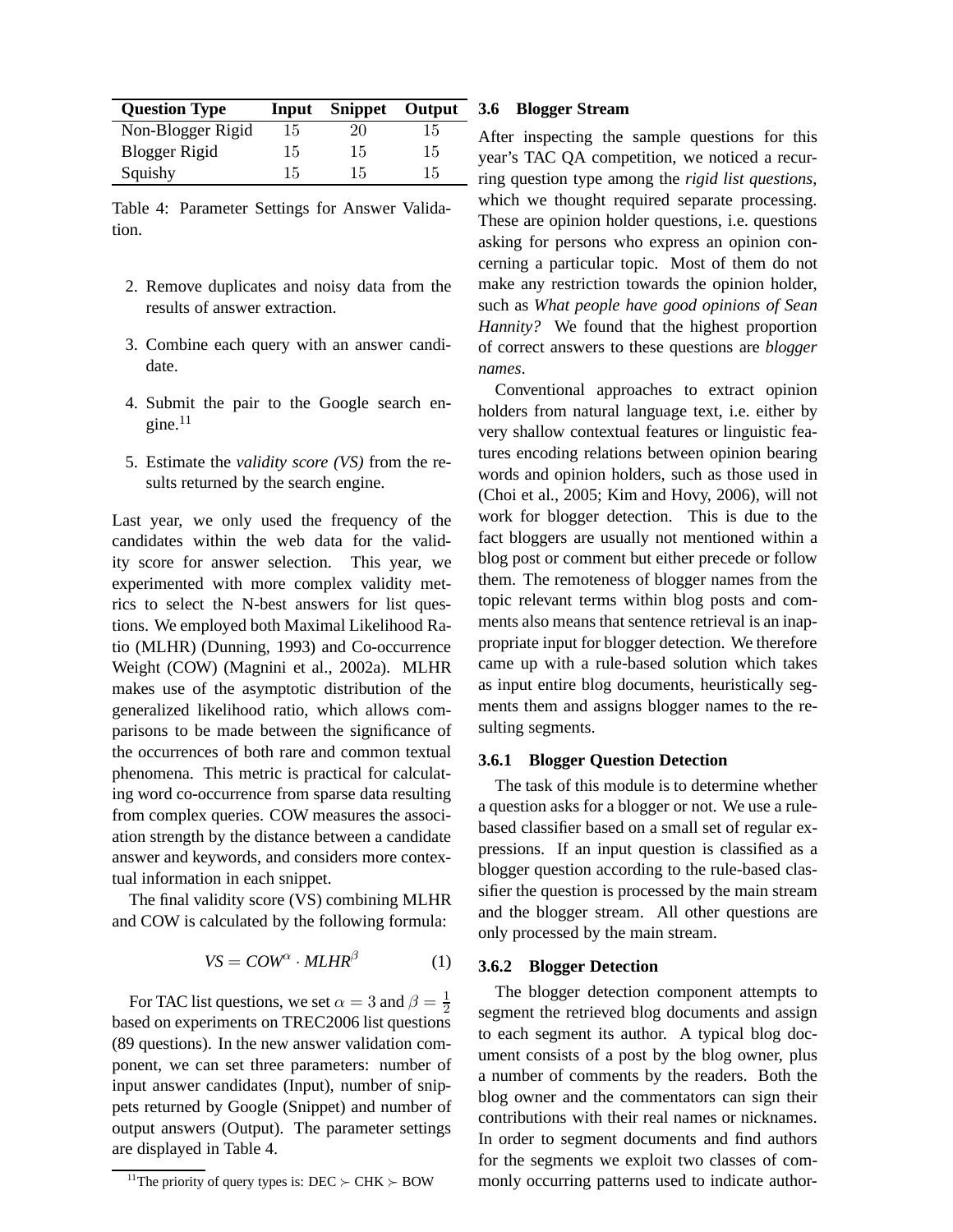ship in many blogs. The *text-then-author* pattern is a chunk of text followed by an expression indicating the author, such as for example "TEXT posted by AUTHOR on DATE". In the *author-then-text* variation the author name is followed by their contribution, e.g. as in "AUTHOR said: TEXT".

If none of the patterns from the above two classes matches, we assign to the whole blog document the default author string, which we try to find in the document body, header or URL using another set of patterns.

## **3.6.3 Blogger Ranking**

In this component we combine three scores for the retrieved segments in order to rank them. The scores are topic relevance  $(s_1)$ , opinionatedness score  $(s_2)$ , and polarity score  $(s_3)$ .

The topic relevance is computed by using *relevance-based language models* (Lavrenko and Croft, 2001) (RLM). We decided in favor of RLM in this ranking task, since standard language modeling performed worse on this task using the TAC sample questions. In our initial experiments on these data we also found that *conditional sampling* outperformed *i.i.d. sampling* which is why we used it for the official evaluation.

The opinion detection we used for this module is identical with the one used in Model I of the squishy list answer extraction (Section 3.4.1).

Polarity was classified by another SVM-based classifier. We extracted those data from labeled Rate-It-All reviews. Unlike the polarity classification within the basic model of squishy list answer extraction (Section 3.4.1), we did not confine ourself to reviews being only one sentence but considered any possible length. The output value of the SVM classifier is normalized in such a way that it is high if the polarity of the segment agrees with the polarity of the question and low otherwise.

The output of each subcomponent was used to rank the blog segments. In order to come up with scores from the subcomponents which can be reasonably combined, we used inverted ranks as the individual scores:  $s_1$ ,  $s_2$ , and  $s_3$ . The final score s is a simple linear interpolation:

$$
s = \lambda_1 s_1 + \lambda_2 s_2 + (1 - \lambda_1 - \lambda_2)s_3. \tag{2}
$$

We tried a few different weight combinations on the TAC 2008 sample questions and found that setting each  $\lambda$  uniformly to  $\frac{1}{3}$  gave one of the best results, and thus we used this configuration for the submitted runs.

## **3.7 Fusion**

For some blogger and entertainment-related list questions from the sample TAC question set, we retrieved too few answer entities from the pertaining modules which exclusively retrieve correct answer types. In order to be able to always provide a fixed number of answer entities for each list question we add entities retrieved from our factoid answer extraction in case the entity type specific modules retrieved too little output.

# **4 Results**

We carried out our TREC experiments on three nodes part of a Linux Beowulf cluster. The performance (F-score) of these three runs we submitted are shown in Table 5.

The configuration variations of our runs are as follows: the first run uses a new version of answer validation (Section 3.5). The squishy answer generation in this run is based on text tiling, i.e. Model II (Section 3.4.2).

In the second run, the squishy answer generation is based on standard sentence retrieval with opinion and polarity classification, i.e. Model I (Section 3.4.1). In the second run we also used an alternative version of polarity question typing (we changed the default polarity for ties<sup>12</sup>). The answer validation is the same as the one used at TREC 2007 (Shen et al., 2007).

The third run uses an alternative version of named entity recognition (we used a less aggressive filter for the look-up dictionaries); otherwise, the settings are as in the second run.

As the numbers show, there is no considerable difference between the three runs. The median average for rigid list questions computed over 17 runs is 0.063; and the median average for squishy list questions computed over the same number of runs is 0.091. These results show that in rigid list task, our performance is significantly better than median; but in squishy list task, we are in the median.

Since we have developed a new stream in our system, i.e. the blogger stream (Section 3.6), we are very interested in its impact on our results. With the current version of our system, the blogger questions are processed by the blogger stream and the non-blogger questions are processed by

 $12$ I.e. if the scores for positive and negative polarity are equal, we consider the polarity of the question to be *positive* instead of *negative* (Step 6 in Section 3.1).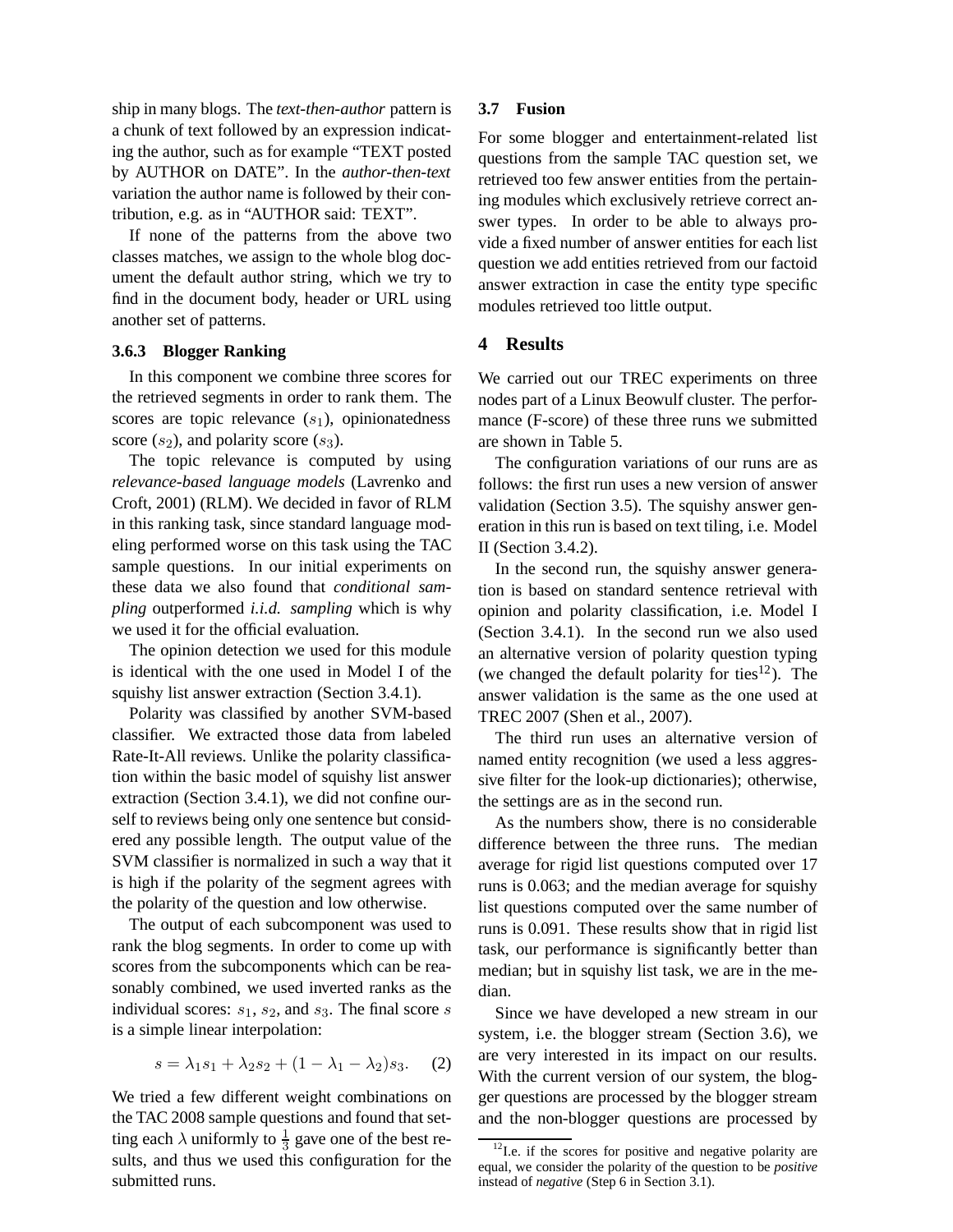| <b>Run ID</b><br><b>F-score</b> |                   | <b>F-score</b>      | <b>F-score</b> |
|---------------------------------|-------------------|---------------------|----------------|
|                                 | <b>Rigid List</b> | <b>Squishy List</b> | All            |
| Alyssa1                         | 0.097             | 0.087               | 0.094          |
| Alyssa2                         | 0.103             | 0.091               | 0.102          |
| Alyssa3                         | 0.106             | 0.090               | 0.104          |

Table 5: LSV Group Runs and Results Submitted to TREC 2008.

the main stream. The blogger questions only use the main stream as a back-off. For evaluating this new stream, we computed the F-score exclusively for the blogger questions. Our classification of the rigid list question is based on the output of the blogger question detection. According to this module, there are 56 blogger questions and 34 non-blogger questions among 90 rigid questions13. Table 6 shows the results of the three runs on blogger questions and non-blogger questions. The numbers show that on every run the performance on blogger questions is significantly better than on the remaining rigid list questions.

| <b>Run ID</b> | <b>F-score</b>    | <b>F-score</b>    | <b>F-score</b>    |
|---------------|-------------------|-------------------|-------------------|
|               | <b>Rigid List</b> | <b>Rigid List</b> | <b>Rigid List</b> |
|               | <b>Blogger</b>    | Non-Blogger       | All               |
| Alyssa1       | 0.126             | 0.049             | 0.097             |
| Alyssa2       | 0.134             | 0.051             | 0.103             |
| Alyssa3       | 0.144             | 0 044             | 0.106             |

Table 6: LSV Group Results on Blogger and Non-Blogger Questions.

## **5 Conclusion & Future Work**

We have presented our modified QA system Alyssa for the TAC 2008 QA Track. The greatest challenge of this year's competition has been the development of an opinion-based QA system without almost any training data. Some components could only be built at short notice due to the late release of some sample questions just a few weeks before the submission deadline. Though the official results clearly show that there is considerable room for improvement, the last-minute construction of components, such as the blogger stream, proved beneficial for the overall performance of the system.

In future work, we would like to carry out a

thorough error analysis using this year's evaluation results and thus identify and rectify bottlenecks of the system. We assume that a more sophisticated opinion/polarity ranking for all questions will be vital in achieving this goal. A comprehensive opinion-holder detection beyond the identification of bloggers might also be worthwhile. Last but not least, the judgments files from the TAC QA competition should allow us to optimize the parameter settings of various components of our system.

# **Acknowledgements**

Michael Wiegand was funded by the German research council DFG through the International Research Training Group "IRTG" between Saarland University and University of Edinburgh.

Saeedeh Momtazi and Fang Xu were funded by the German research council DFG through the Partnership for Research and Education "PIRE" between Saarland University, Charles University, Brown Laboratory for Linguistic Information Processing, and The Johns Hopkins University Center for Language and Speech Processing.

Grzegorz Chrupała was funded by the BMBF project NL-Search under contract number 01IS08020B.

# **References**

- Steven Abney. 1991. Parsing by Chunks. In Robert Berwick, Steven Abney, and Carol Tenny, editors, *Principle-Based Parsing*, Dordrecht. Kluwer Academic Publishers.
- Eric Brill. 1992. A Simple Rule-based Part of Speech Tagger. In *Proceedings of the Third Conference on Applied Natural language processing (ANL)*, Trento, Italy.
- Yejin Choi, Claire Cardie, Ellen Riloff, and Siddharth Patwardhan. 2005. Identifying Sources of Opinions with Conditional Random Fields and Extraction Patterns. In *Proceedings of the Conference on Human Language Technology and Empirical Methods in Natural Language Processing (HLT/EMNLP)*, Vancouver, BC, Canada.
- Ted Dunning. 1993. Accurate Methods for the Statistics of Surprise and Coincidence. *Computational Linguistics*, 19(1).
- Marti A. Hearst. 1997. TextTiling: Segmenting Text into Multi-Paragraph Subtopic Passages. *Computational Linguistics*, 23(1).
- Soo-Min Kim and Eduard Hovy. 2006. Extracting Opinions, Opinion Holders, and Topics Expressed

<sup>&</sup>lt;sup>13</sup> According to our own evaluation, the accuracy of classification is approximately 95%.